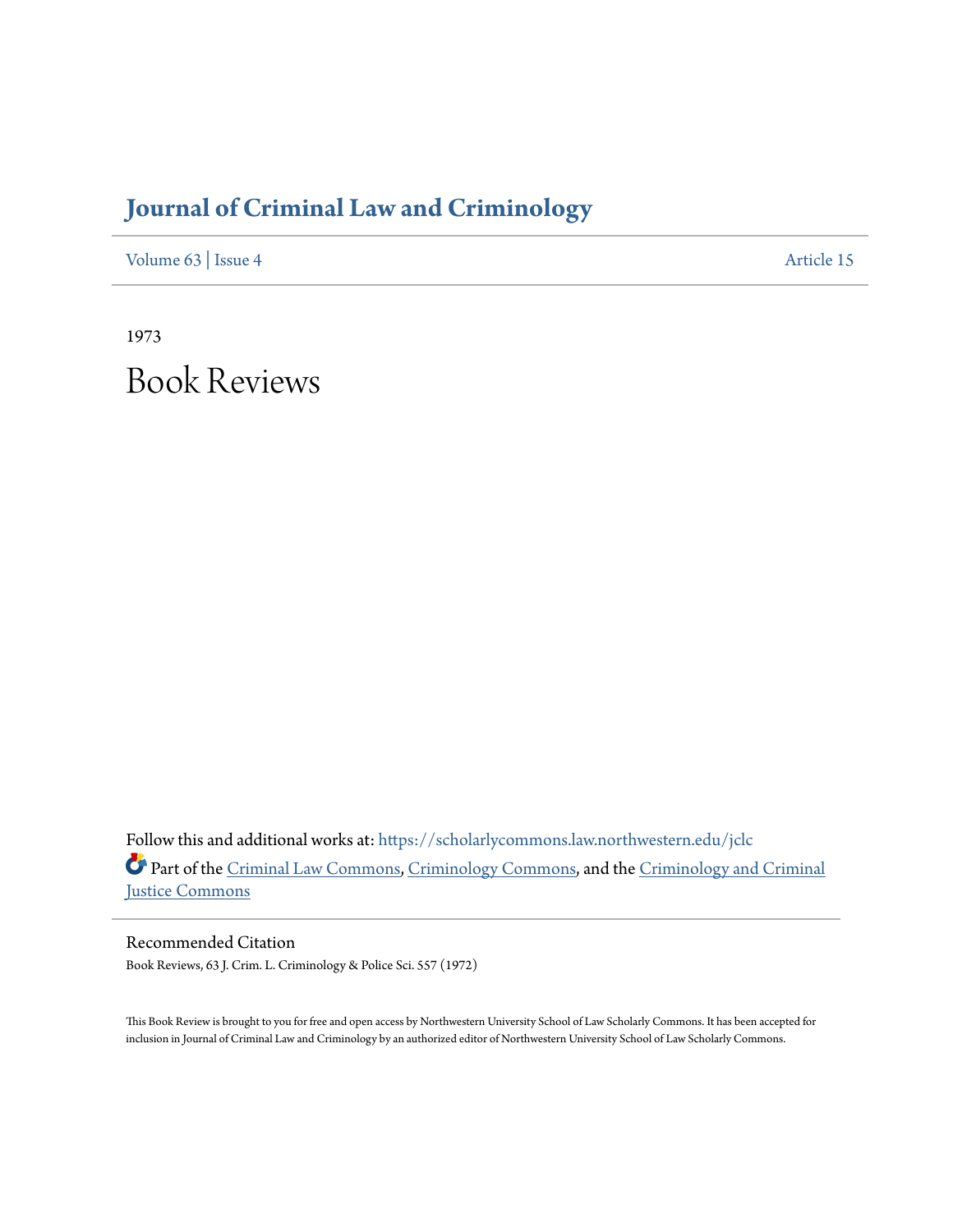and victim of doubletalk,"<sup>34</sup> his position is located between worker and management. He owes allegiance to both but can fully maintain the identity of neither. Effective foremanship depends upon the foreman's ability to manipulate a situation structurally similar to that of the synthetic officer. The difference between the positions is the privilege, which the officer enjoys, of defining his own criteria of conduct, while the foreman's criteria are dictated and evaluated by others.

Goffman cites baseball umpire Babe Pinelli's vision of his task as the product of the rules of the game, the player's enthusiasm and the benevolent impartiality with which they must be reconciled. Pinelli states:

It is easy for any umpire to thumb a man out of the game. It is often a much more difficult job to keep him in the game-to understand and anticipate his claim so that a nasty rhubarb cannot develop."6

In contrast, however, the umpire's rules are closely supervised and his performance is both public and evaluable.

A closer parallel to the triadic case relationship and its place in a manipulable rule structure is the

4 Roethlisberger, *The Foreman: Master and Victim of Doubletalk,* **23** HAZv. Bus. RFv. **283** (1945). **35 E. GoFFmAN, THE PRESENTATION OF SELF IN** EvERYDAY LIFE **98** (1959).

drama staged regularly in many large automobile sales agencies: The plot begins with the customer's decision on a car about which to negotiate a price. The customer is then led to a room where he waits, while the salesman leaves to "find out what he can do." He invariably returns with an offer, the generosity of which he punctuates in many ways. If the customer cannot be convinced, this exit and consultation with a higher authority may be repeated. Various *leitmotifs* intervene as the climax approaches. The climax occurs when the source of authority or an available substitute appears. His performance either closes the deal or terminates the negotiations. The customer never comes into direct conflict with the salesman, nor is the salesman's performance anything but accommodating.

While the similarities to the case supervision pattern we have sketched are clear in this last example, we do not wish to suggest that the intent of the case supervision drama is as crassly motivated nor as interpersonally impoverished. There is a difference, which ought not be minimized, between an artificial performance designed to increase commissions and a crescive drama based upon a genuine interest in the welfare of a client. Whether or not that drama can survive its disenchantment, remains a central problem of the social psychology of probation.

THE JOURNAL OF CRIMINAL LAW, CRIMINOLOGY AND POLICE SCIENCE **Copyright** *C* **1972 by Northwestern University School of Law**

**Vol. 63, No. 4** *Printed in U.S.A.*

## **BOOK REVIEWS**

THE RIGHT TO BE DIFFERENT: DEVIANCE AND **ENFORCED THEPAPY.** By *Nicholas N. Kittrie.* Maryland: The John Hopkins Press, 1971. **Pp.** xxii, 443. \$15.00.

The case of Eric Edward Wills illustrates the problem dealt with in Nicholas Kittrie's *The Right to Be Different.* Mr. Wills was a 21-year old ice cream salesman in England who was charged with larceny and obtaining property under false pretenses. He was sent for observation to a mental hospital whose medical staff recommended a brain operation in hopes that the leucotomy would cure him of his compulsions to gambling. The magistrate was duly deferential to the considered opinions of the experts and ordered the operation under

the 1959 Mental Health Act. Fortunately, the press and public intervened and Mr. Wills was saved from the knife. Unfortunately, there are hundreds and thousands of Mr. Wills who are not saved from the curing scalpel or other equally depersonalizing techniques utilized by the "therapeutic state." **I**

The political area has become saturated in recent

**I** This is a term that is used throughout the book by the author to describe the coercive application of cura- tive techniques utilized by the state against a wide variety of persons considered under some guise as<br>"dangerous." There is some ambiguity in the meaning of the term "therapy" since the author intends to include under it even welfare programs in the socio-economic area, only indirectly related to the manipulation of personality and/or bodily integrity. See THE RIGHT TO BE DIFFERENT at 346.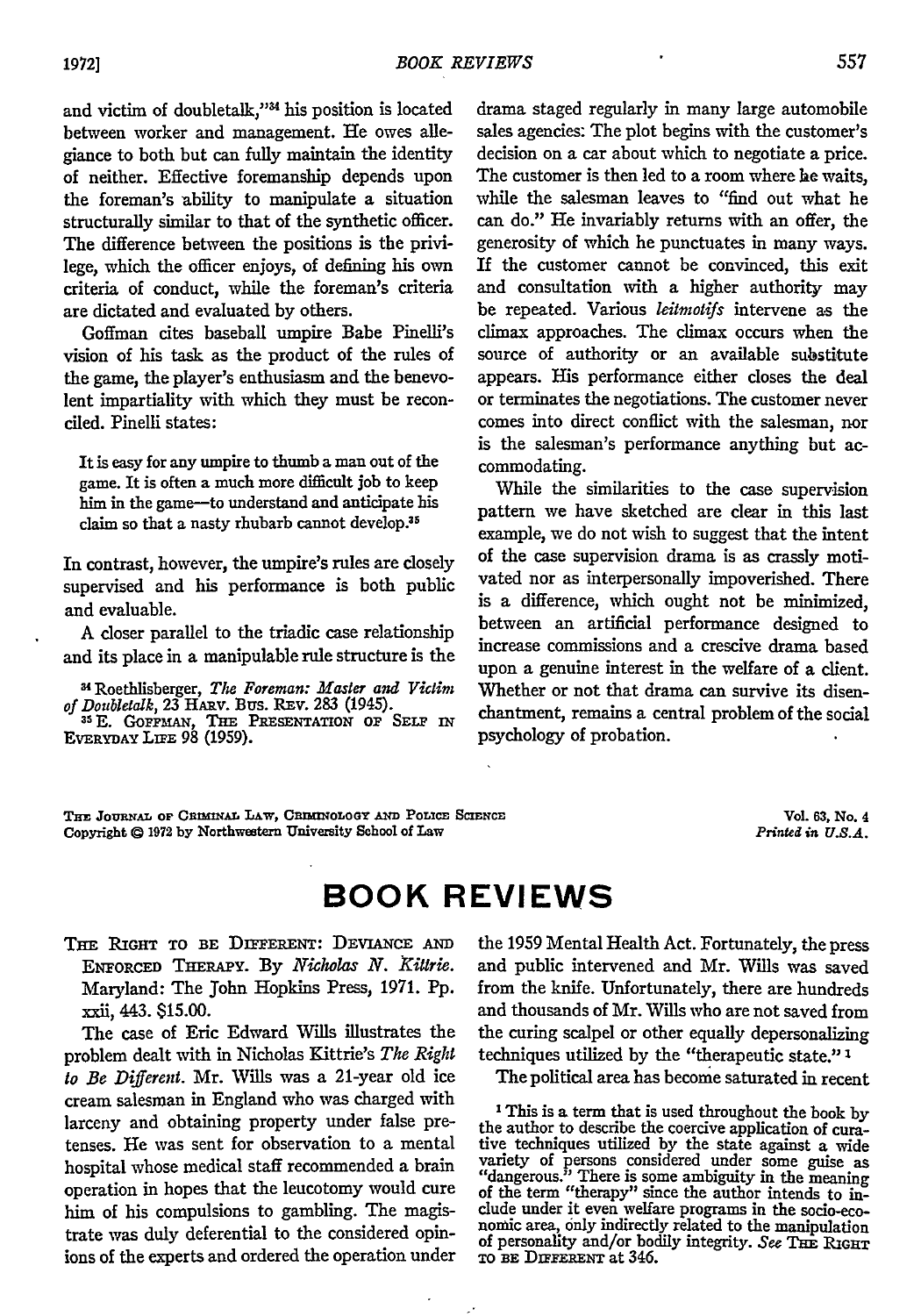years with books portraying the menance to ordinary freedoms with the advent of high technology, combined with the will-to-power.2 Attention is now directed by Professor Kittrie to areas of the criminal justice system where the state has not waited for the development of controlling technology to develop a therapeutic approach to conformity. *The Right to be Different* is devoted to a documentation of the arrival of the "therapeutic state" in our midst. The progression, as the author points out, has been at the expense of certain statuses once spoken for by criminal law: juvenile offenders, drug addicts, alcoholic offenders, psychopaths, sexually dangerous offenders. As these persons were adjudged incompetent to receive the harsh justice of traditional criminal law, they were subjected to the ministrations of a program dedicated to "curing" them of their anti-social behavior by deceptively attractive, but sinister, means. Instead of punishment in a prison, they were given treatment in a hospital. The length of time might be twice as long in the hospital; the cure might be twice as painful; and its effect much more devastating than imprisonment, but the therapeutic program was not challenged because it was beneficent in purpose and controlled by "experts."

It would be difficult to argue with the facts that Professor Xittrie has amassed. He has documented the treatment of the sick and dangerous in generous detail.3 The burden of the documentation is summed up in his structural chapters (i.e., 1, 8, and 9) which deal with the concept of the therapeutic state. It is this: that persons who are subjected to

<sup>2</sup> George Orwell's *1984* is only an early and classic statement of the problem which other authors have<br>more recently documented. See the very interesting<br>Russian case history of political manipulation through<br>psychiatry, Z. & R. MEDVEDEV, A QUESTION OF MAD-<br>NESS (1971).

**3** If I were to pick at nits, I would suggest that the author update some of his material relating to mental health in chapter two. In it he seems to depend very heavily on the work of the AMERICAN BAR FOUNDATION, **THE MENTALLY** DisABLED **AND TE LAW** (Lindman & McIntyre eds. 1961). To speak only of Illinois, there have been two major revisions of the law dealing with the mental health field since that date (1963 and 1967). I would suspect that other states have experienced a similar change. While Kittrie does quote from later laws, even in Illinois, there are juxtapositions of old and new portions of the law which leave mistaken impressions. For example, Illinois law is cited as holding that sexually dangerous persons must face charges when discharged after a civil committment (p. 180), which<br>was true in 1957, but is not true presently. See II.L.<br>REV. STAT. ch. 38, §105-9 (1971). Overall, however,<br>the basis of Kittrie's case is not substantially weakened by the recent addition of some few protective procedures in the mental health field.

compulsory therapy because of their status or actions as offenders, but who are diverted from the criminal justice system, need procedural as well as substantive safeguards. The unfairness of allowing the therapeutic state cure the dangerous person without these safeguards is most strikingly told in a chapter dealing with sterilization and lobotomy. While both of these techniques are somewhat dated, they are still relevant since the power to sterilize, castrate, and lobotomize still rests with the state. Like the death penalty, there are indications that these techniques are not being used as much as before,4 but the fact is that they still represent legitimate options for the experts who control the lives of many sick and dangerous persons.5 Lobotomy, a first cousin to sterilization, is still a cure for sick people who can't control their actions, though again the experts seem less inclined to use this therapy than when it was first  $\cdot$ hailed as a "cure for crime." The scalpel in the hands of the expert seems to be more menacing to a distrustful public, but no less threatening is the use of psychotropic drugs used to control "incorrigibles" in mental and correctional institutions.

Professor Kittrie's solution to the problem is far from simple. It might seem at first reading that the problem of protection could be solved by the American standby of imposing procedural reforms on these dark processes of the law: make the expert subject to an open hearing in court and the problem of protection is solved.<sup>6</sup> But as the author points out incessantly, the initial premise accepted by the courts is that these procedures are civil in nature and thus escape the rigors of ordinary criminal process. But further, even after certain procedural rights have occurred, there remains the very idea of compulsory treatment for what is usually a status and not for specific acts of dangerousness. Does the state have the right to force a change in a person because he is, or *might* be, dangerous?

'THE **RIGHT** TO BE DIFFERENT at 325-26.

As Kittrie notes, the United States Supreme Court did not disestablish the right to compel sterilization in its decision in Skinner v. Oklahoma, 316 U.S. **535** (1942). It merely insisted there that criminals be treated alike and not selected on the basis of the type of crime they had committed.

**6** The implication of such decisions as Specht v. Patterson, 386 U.S. 605 (1967), may seem to be exactly this, but the Supreme Court has obviously adhered to a judicial philosophy of solving only one problem at a time and left the issue of substantive due process to a later date. The issue in *Specht* that demands initial attention is the procedural due process question. Challenge to the nature of the commitment and cure under the Colorado statute must wait for another day.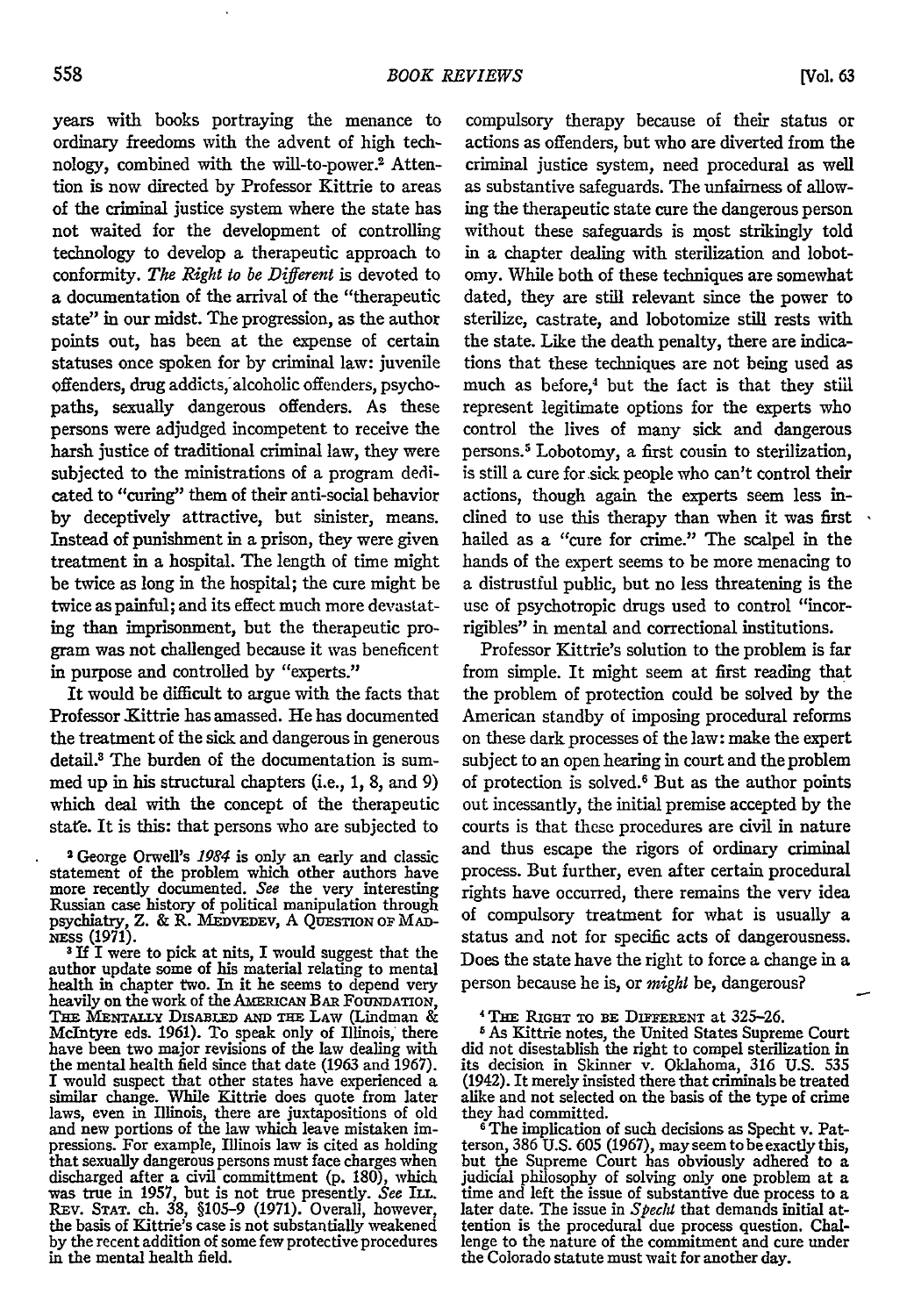Kittrie's answer to this is ambivalent. He argues that insofar as the person is a welfare case,7 therapy should be offered and made attractive, but be purely voluntary. Insofar as the person is dangerous and thus requires control, he should be subjected to whatever treatment is needed for social defense of the state. This treatment may be compulsory, but it is not to be confused with punishment and has nothing to do with either retribution or deterrence. As an internal limit to what can be done to the individual, the author suggests a test of clear and present danger, such as used in first amendment cases. But the explanation is left vague and one wonders what limits there are to social defense of the state. Indeed, the author seems convinced that the therapeutic approach is not only present as an option today, but is both clearly preferable to punishment and destined to displace all criminal law as a means of social control. It is at this juncture that I definitively part company with Kittrie's thesis. He does not, to be sure, leave the social defense detainee without protection. He elaborates some excellent constitutional principles of both substance and procedure.' But when pressed to make a choice, his option lies with the social defense mode of the therapeutic state, rather than with the penal mode of traditional criminal law.

The critical element in this choice is responsibility. Without this factor criminal law ceases to exercise any moral role in society. Conformity will be achieved by means of two categories only: behavior modification of those who fail to conform, and self-controf through subjective and private internalization of values by those who do conform.

7The author divides the field of social control into three branches: criminal law, welfare, and therapy. The first deals with those people who are ordinary criminals. The second deals with people in need of various social services, such as the poor. The third deals with that mixed breed whose needs have dimensions in the area of crime, such as drug addicts. **<sup>8</sup>**Kittrie builds his argument for constitutional pro-

tection on the rather uncertain ground of Griswold v. Connecticut, 381 U.S. 479 (1965). He argues that the combination of amendments **1, 3,** 4, and 5 can be fruitfully joined with the amorphous ninth amendment to open the way for a "Therapeutic Bill of Rights." TnE **RIGHT TO BE DIFFERENT** at 390-94. He proposes ten general principles to be embodied in this Bill of Rights which include such sensible propositions as: "Man's innate right to remain free of excessive forms of human modification shall remain inviolable... Dual interfer-<br>ence by both the criminal and the therapeutic process<br>is prohibited ... An involuntary patient shall have the right to receive treatment... Any compulsory treatment must be the least required to reasonably protect society." *Id.* at 402-04.

Obviously the absence of responsibility concerns Kittrie for he attempts to fill the gap with a very brief presentation of Ferri's "social responsibility" concept.9 Apart from the brevity of the presentation, the concept itself is basically ambiguous. If it is a responsibility in the true sense of that term, then its grounds cannot be placed solely in the relationship the individual has to the state. This position betrays the very solution to the tension between the individual and the state that one is seeking. For **if** a man's responsibility is defined as derivative from his relationship to society, then it is the society which alone gives meaning to the term. His freedom is solely in terms of what society demands of him.

But this cul de sac is exactly what H. L. A. Hart and others<sup>10</sup> have carefully avoided. Hart has devoted a series of essays, collected *in. Punishment and Responsibility,"* to the need for responsibility in the moral sense within a system of criminal law, even though he is careful to explain the responsibility in utilitarian terms, without its retributive underpinnings." Coercive sanction, whether termed punishment or treatment, must depend upon responsibility if freedom is to prevail. Freedom is expressed in the choice not to break the law.

Our system does not interfere till harm has been done and has been proved to have been done with appropriate *mens rea*. But the risk that is here taken is not taken for nothing. It is the price we pay for general recognition that a man's fate should depend upon his choice and this is to foster the prime social virtue of self-restraint.13

Without self-restraint the system of conformity would come to depend upon massive fear or massive therapy.

All of this is not to deny the dilemma faced in our criminal justice system which tends to exclude (and therefore to ignore) those who are not responsible. Kittrie has done a tremendous service in bringing together the scattered pieces of the puzzle of what happens to these incompetents. The therapeutic state is not the creation of a demonic brain bent on enslaving people. Rather it

**9 E.** FERRI, CRInnNAL **SocIOLoGY** 347, **361-62** (K. Lisle transl. 1951).<br><sup>30</sup>*See, e.g.*, H. PACKER, THE LIMITS OF THE CRIMINAL

SANCTION 65-66 (1968); Hawkins, *Punishment and Deterrence: The Educative, Moralizing, and Habituative Effects,* 1969 Wxs. L. REv. 550; Hart, *The Aims of the Criminal Law,* 23 LAW & **CON1EMP.** PROB. 401 (1958).

*13 Id.* at **182.**

n Oxford, 1968. <sup>12</sup>*Id.* at **181-83.**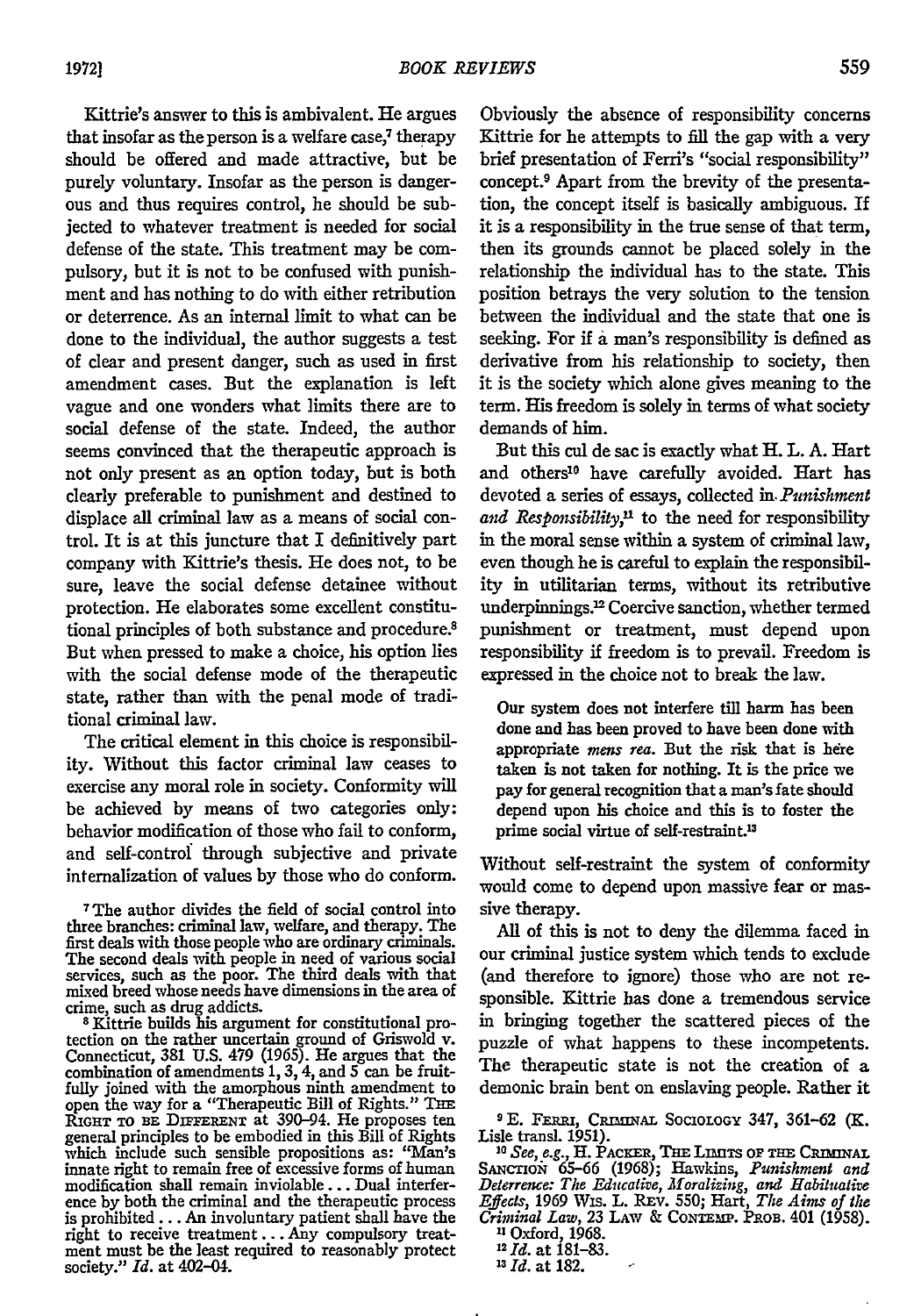is the response of humanitarian instincts, coupled with prudent regard for the safety of society, slowly evolving as a concept through history with other movements toward social welfare.<sup>14</sup> But what we do to these people, no matter how beneficiently motivated, does make a difference. It says very much how we regard the power of the state and the rest of us. Despite their incompetence, we are not free to treat them without limit. I find no real limit in Kittrie's proposals. Ironically, Professor Kittrie has written a sincere book about the "right to be different," but has, at the last moment, confused this right.

PATRICK D. MCANANY University of Illinois, Chicago Circle.

**CRIME AND JUSTICE IN AMERICAN SOCIETY. Edited** by *Jack D. Douglas.* Indianapolis, Indiana: The Bobbs-Merrill Company, 1971. Pp. xxi, 297. \$2.95.

Academics and practitioners who share a consensus that most of the readers thrown together in the rush to publish are full of little new and much that is presently irrelevant will be pleasantly surprised at this one of the sleepers of the year. Organized as a direct response to the assumptions, positions and findings of the published reports of the President's Commission on Law Enforcement and Administration of Justice, this reader contains an introduction and eight major essays concerned with the public hysteria about crime and the reasons thereof, the political decisions within and the fallacious assumptions underlying the operations of the criminal justice system. Readings are included on crime and justice in American society; criminal justice in America; crime and its impact in an affluent society; the social reality of crime; police mandates, strategies, and appearances; drugs and drug control; the contrary objectives of

<sup>14</sup> The author traces cursorily the historical origins of the therapeutic state from fourteenth century England, through Elizabethan Poor Laws, the Classical and Positivist Schools of Criminology, to the advent of applied medical technology in our present century. But as valuable as this sketch is, the concept of the therapeutic state, which quite accurately delineates our contempo state, which quite accurately delineates our contemporary world, is still in need of a first class historical description. We can only hope that Professor Kittrie will go back and write such a history from his excellent beginning in this volume.

crime control and the rehabilitation of criminals; and systems analysis confronts crime.

Unlike most books of readings and essays, especially those decrying the situation in the justice systems, this volume contains a number of pertinent and particular recommendations for changing the criminal justice system, with a major focus on justice. As such, the writers have decided not to limit their recommendations to what is politically feasible, and in so doing have managed to develop stimulating and challenging ideas and recommendations for the system. This is a major contribution of their work, and its greatest problem.

For those wishing to think analytically about the criminal justice system, this will be a *must* for second courses in criminology and criminal justice, and advanced law enforcement and social problems courses. It has wide relevancy to graduate instruction in all four areas, and academics might want to give serious consideration to adopting this inexpensive paperback book, especially for courses designed to effect advantageous changes in both our approaches to the criminal justice system and to the training of persons who have this area as their major interest.

The major weakness of the book lies in its basic thrust. The entrenched, with vested interests in maintaining the status quo, may soon find ways to challenge the legitimacy of the work of these writers and their innovative positions, for the analyses and recommendations, if implemented *in tolo,* would bring extensive change in the criminal justice areas concerned.

The book could benefit from far more extensive foot-noting (some of the material is especially familiar), and the chapters are somewhat uneven in their content, relative worth, and potential contributions. This reviewer was most impressed' with those essays by Douglas (on crime and justice), Manning (on police mandates and strategies), and Churchill (on systems analysis and crime). All in all, the reader is well worth the efforts of the writers and is highly recommended to practitioners, academics ana other citizens concerned with changing the wide spectrum and operations of the criminal justice system.

**HAaRY** E. AtLrN

The Ohio State University